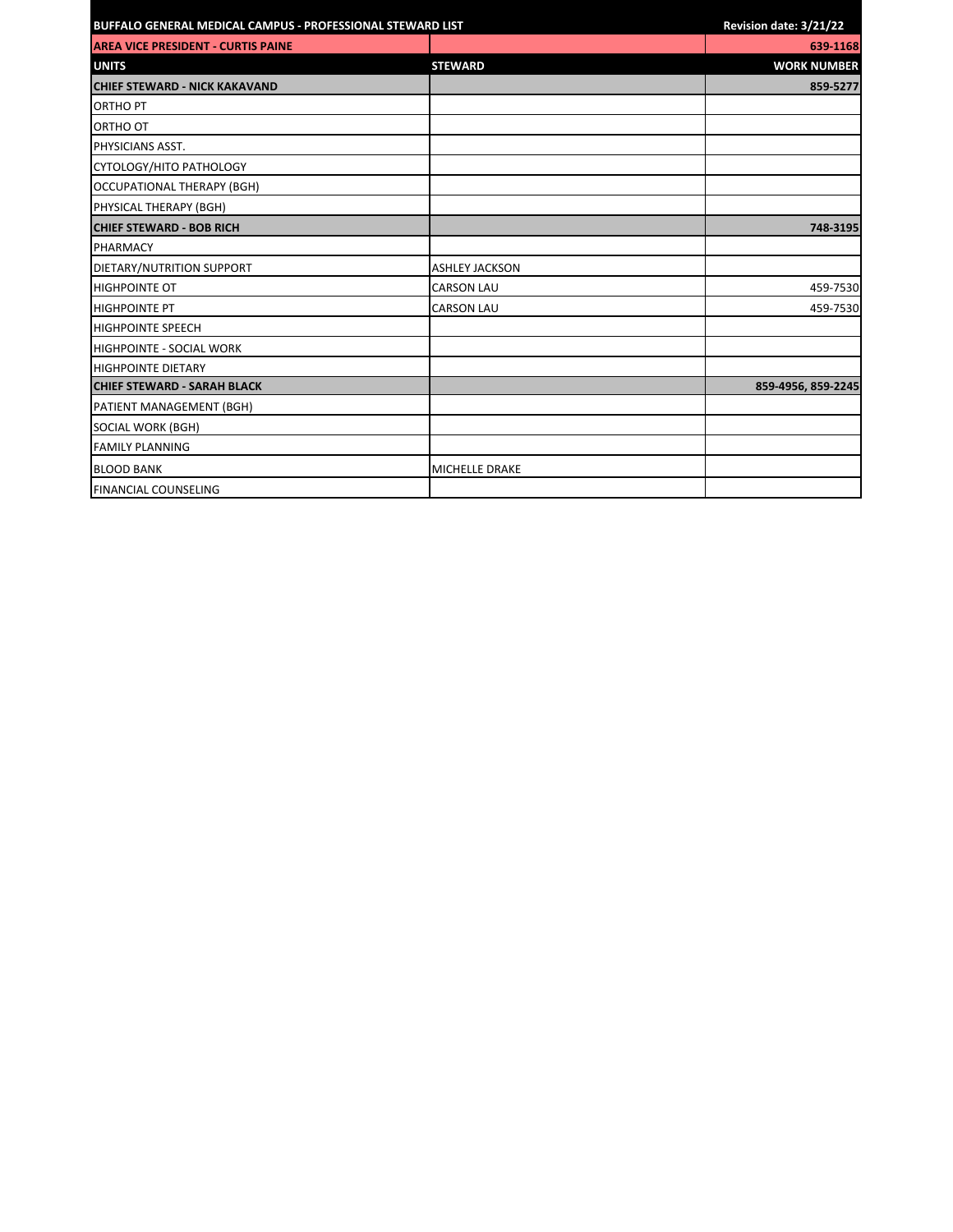| BUFFALO GENERAL MEDICAL CAMPUS - RN STEWARD LIST |                             | Revision Date: 2/21/22 |
|--------------------------------------------------|-----------------------------|------------------------|
| <b>AREA VICE PRESIDENT</b>                       | <b>ALEX CHRISTODOULIDES</b> | (716) 639-1168         |
| <b>AREA VICE PRESIDENT</b>                       | <b>ELAINE MORLEY</b>        | (716) 639-1168         |
| <b>AREA VICE PRESIDENT</b>                       | <b>SAMMIE SCHOPF</b>        | (716) 639-1168         |
| <b>UNITS</b>                                     | <b>STEWARD</b>              | <b>WORK NUMBER</b>     |
| <b>CHIEF STEWARD - MARYLOU JARMUSZ</b>           |                             | 859-2575               |
|                                                  | <b>JUDY BATTAGLIA</b>       | 859-2575               |
| PCC/UR                                           | <b>SHIRLEY HORNYAK</b>      | 859-2575               |
|                                                  | NICOLE STALEY               | 859-2575               |
| 16 N/S                                           |                             |                        |
| <b>CHIEF STEWARD - RENEE ROBINSON-HEFFRON</b>    |                             |                        |
| 13N                                              |                             |                        |
| <b>13S</b>                                       |                             |                        |
| <b>ECHO</b>                                      |                             | 859-7472               |
| <b>CHIEF STEWARD - LISA BISHOP</b>               |                             |                        |
| <b>12S</b>                                       |                             |                        |
| 14N/S                                            |                             |                        |
| <b>CHIEF STEWARD - RAY HOLE</b>                  |                             | 748-2601               |
| <b>CORPORATE TRANSFER CENTER</b>                 |                             |                        |
| 10 NORTH                                         |                             |                        |
| 10 SOUTH                                         |                             |                        |
| <b>IMAGING</b>                                   |                             |                        |
| CHIEF STEWARD - ANDREA DANIEL-SANDERS            |                             | 859-7173               |
| CC NP'S                                          |                             |                        |
| <b>NON CC NP'S</b>                               |                             | 859-2105               |
| HERMAN BADILLO SCHOOL                            |                             | 816-3848               |
| <b>HERTEL ELMWOOD</b>                            |                             |                        |
| FAMILY PLANNING 1313 MAIN ST.                    |                             | 748-4988               |
| ORTHO & ENT CLINIC                               |                             | 859-1250               |
| <b>BARIATRIC CLINIC</b>                          |                             | 859-1168               |
| <b>CHIEF STEWARD - AMY GRAHAM</b>                |                             |                        |
|                                                  | <b>CHERYL VOELKER</b>       |                        |
| <b>15 NORTH</b>                                  | <b>DEVON BRANT</b>          |                        |
|                                                  | <b>MOLLY SASS</b>           | 859-1695               |
| 15 SOUTH                                         | <b>MOLLY SASS</b>           | 859-1695               |
| <b>GILAB</b>                                     | <b>LAURA BAILEY</b>         | 859-2762               |
| <b>CHIEF STEWARD - HEIDI WILSON</b>              |                             | 859-2105               |
| <b>ILCU</b>                                      |                             | 859-7829               |
| <b>DIALYSIS</b>                                  |                             |                        |
| SICU                                             |                             | 859-7804               |
| <b>CHIEF STEWARD - MELISSA POWELL</b>            |                             | 748-2400, 748-2271     |
| <b>NEURO CLINIC</b>                              |                             | 859-2282               |
| <b>CARDIAC &amp; EP PROCEDURE LABS</b>           | FELISHA PHILLIPS            | 748-2400               |
|                                                  | <b>CATHY KLEIN</b>          |                        |
| NEURO & IR PROCEDURE LABS                        | PAULA LATZ                  | 748-2400               |
|                                                  | <b>HEATHER YASKOW</b>       |                        |
| <b>CHIEF STEWARD - KIM BORCHERT</b>              |                             | 748-2100               |
| ED                                               | <b>ALISON ELDRIDGE</b>      | 748-2100               |
| 4 NORTH                                          | HOPE DANIEL (CONTACT ONLY)  | 859-1685               |
| <b>NSICU</b>                                     |                             | 859-7304               |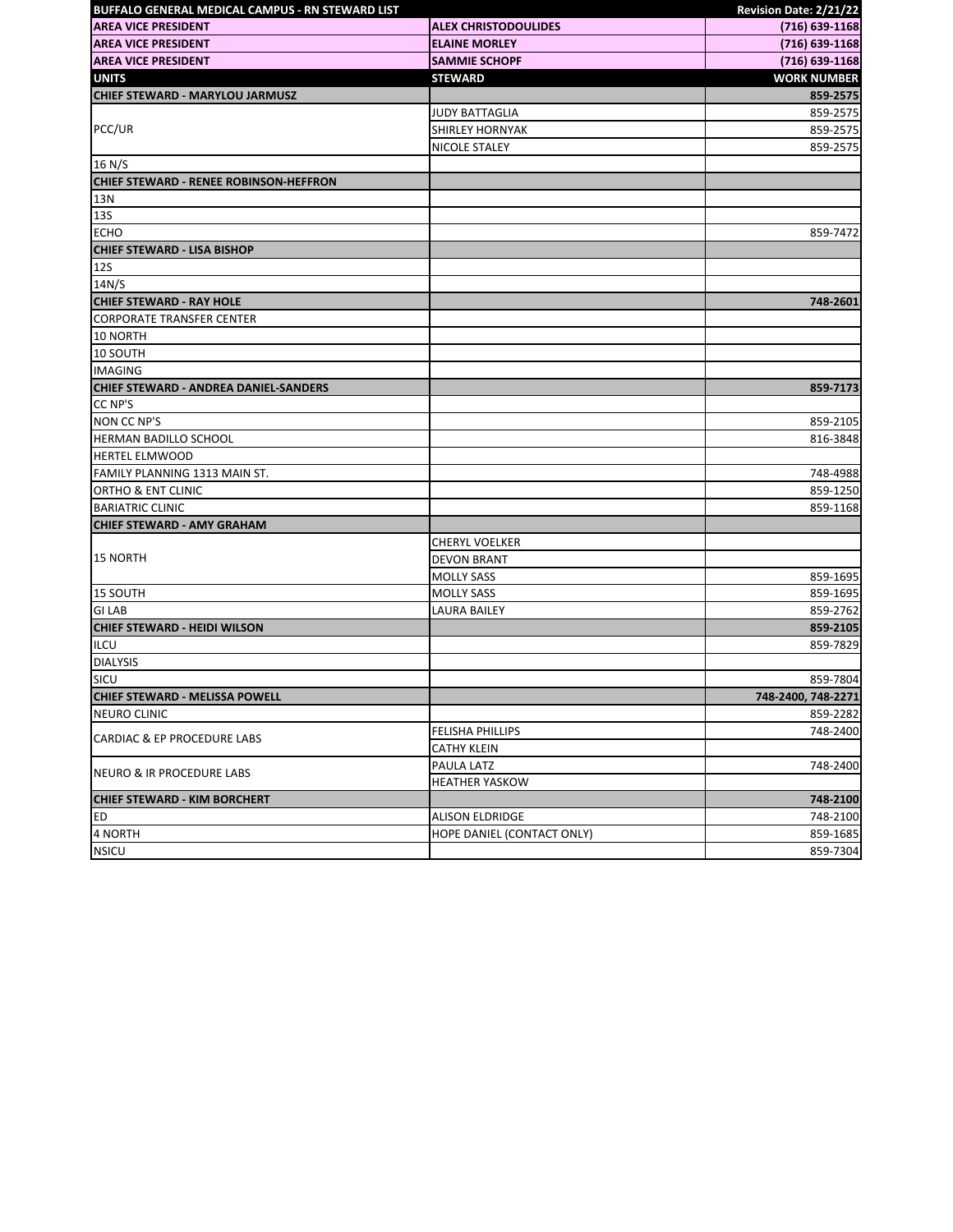| <b>BUFFALO GENERAL MEDICAL CAMPUS - RN STEWARD LIST</b> |                                   |                    |
|---------------------------------------------------------|-----------------------------------|--------------------|
| <b>AREA VICE PRESIDENT</b>                              | <b>ALEX CHRISTODOULIDES</b>       | (716) 639-1168     |
| <b>AREA VICE PRESIDENT</b>                              | <b>ELAINE MORLEY</b>              | (716) 639-1168     |
| <b>AREA VICE PRESIDENT</b>                              | <b>SAMMIE SCHOPF</b>              | (716) 639-1168     |
| <b>UNITS</b>                                            | <b>STEWARD</b>                    | <b>WORK NUMBER</b> |
| <b>CHIEF STEWARD - JACK MYDZIAN</b>                     |                                   | 859-2585           |
| <b>UROLOGY</b>                                          |                                   |                    |
| ASU/PACU/PAT                                            | <b>CHRISTINA RODRIGUEZ</b>        |                    |
| <b>BGH OR</b>                                           | <b>NADINE STETZ</b>               |                    |
| ORTHO OR                                                | <b>LYNN PERRY</b>                 |                    |
|                                                         | <b>NADINE STETZ</b>               |                    |
| <b>GVI OR</b>                                           |                                   |                    |
| <b>CHIEF STEWARD - JOANNA BURKE</b>                     |                                   |                    |
| <b>MRU</b>                                              | DEANNA ZOLNOWSKI                  |                    |
| INTERVENTIONAL FLOATS                                   |                                   |                    |
| 9N/S                                                    |                                   |                    |
| <b>INFECTION PREVENTION</b>                             |                                   |                    |
| <b>CHIEF STEWARD - KARIE CZECHOWICZ</b>                 |                                   | 748-2100           |
| <b>CVICU</b>                                            | <b>CARLENE BOISAUBIN (Nights)</b> | 748-2331           |
|                                                         | <b>AMY HORAB</b>                  | 748-2331           |
| <b>MICU</b>                                             | <b>GRETCHEN ZELL</b>              | 859-7814           |
|                                                         | <b>JOHN TRERICE</b>               |                    |
| <b>CRITICAL CARE FLOATS</b>                             |                                   |                    |
| <b>CHIEF STEWARD - CHERYL SERDIN</b>                    |                                   | 748-3113           |
| <b>HIGHPOINTE</b>                                       |                                   |                    |
| <b>CHIEF STEWARD - JOYCE POMPEO</b>                     |                                   |                    |
| <b>WOUND TEAM</b>                                       | <b>SANDRA SIDELL</b>              |                    |
| PICC TEAM                                               | <b>LINDA SHEEHAN</b>              | 859-2117           |
| <b>VIS</b>                                              |                                   |                    |
| <b>NURSING EDUCATORS</b>                                | <b>CHRISTINA RODRIGUEZ</b>        | 859-2105           |
|                                                         | MICHELE STEINAGLE                 |                    |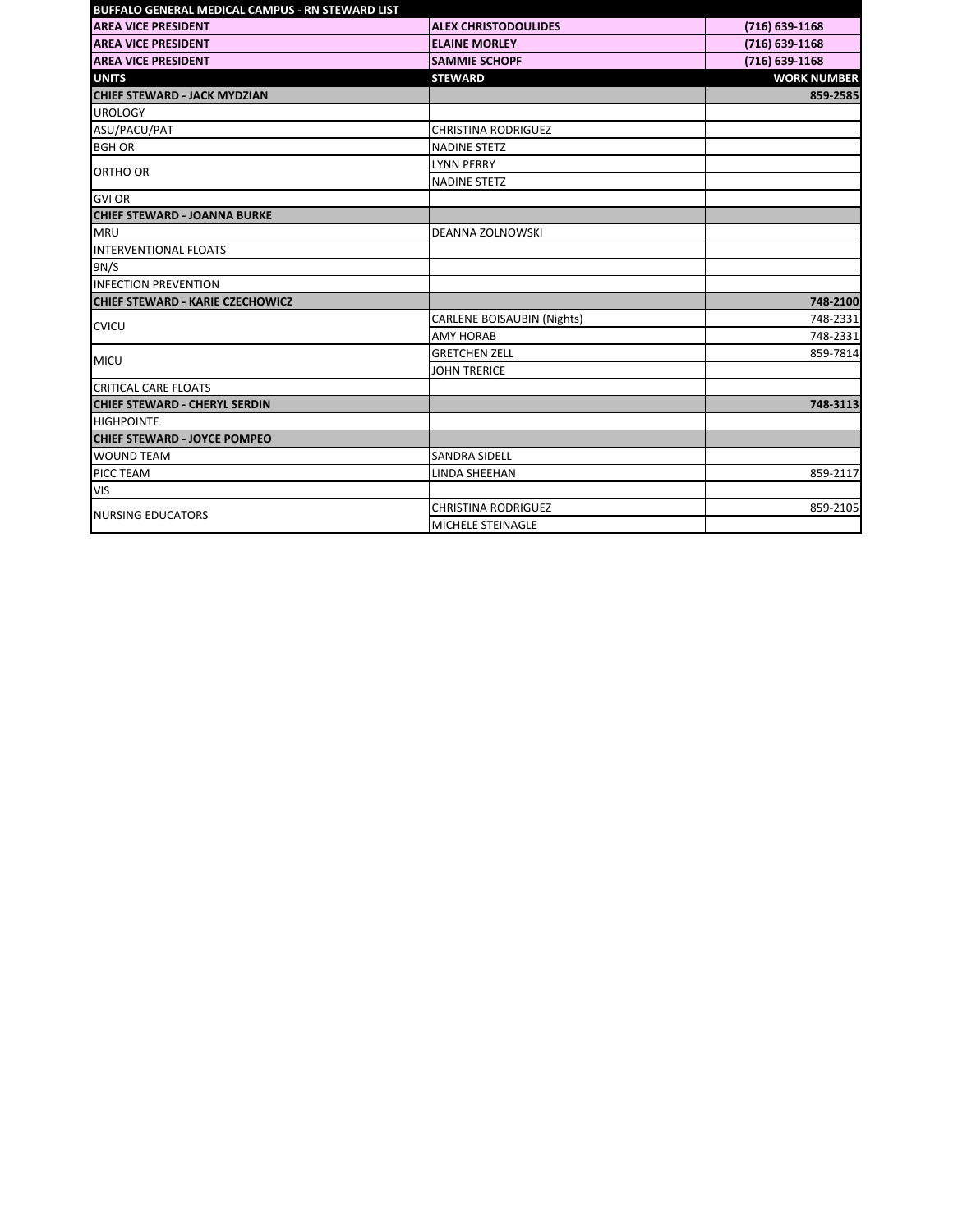| BUFFALO GENERAL MEDICAL CAMPUS - TCC STEWARD LIST |                         | May 24, 2021       |
|---------------------------------------------------|-------------------------|--------------------|
| <b>AREA VICE PRESIDENT - JENNIFER HOGUE</b>       |                         | 639-1168           |
| <b>UNITS</b>                                      | <b>STEWARD</b>          | <b>WORK NUMBER</b> |
| <b>CHIEF STEWARD - TIFFANY SMITH</b>              |                         |                    |
| 13 N & S                                          |                         |                    |
| <b>IMAGING ADMINISTRATION</b>                     |                         |                    |
| <b>MRU</b>                                        |                         |                    |
| REHAB (OT & PT)                                   |                         |                    |
| <b>GILAB</b>                                      |                         |                    |
| <b>VIS</b>                                        | <b>REBECCA KURDZIEL</b> |                    |
| ED CLINICAL & CLERICAL                            | <b>ANGELA WHITE</b>     |                    |
| <b>HERMAN BADILLO SCHOOL</b>                      |                         |                    |
| <b>CHIEF STEWARD - KRISTEN FLEMING</b>            |                         | 859-2171           |
| <b>JOINT &amp; SPINE</b>                          |                         |                    |
| MRI                                               | <b>SARA BOLEWICKI</b>   |                    |
| <b>CT</b>                                         |                         |                    |
| <b>RADIOLOGY</b>                                  |                         |                    |
| <b>CATH LAB</b>                                   |                         |                    |
| <b>ULTRASOUND</b>                                 |                         |                    |
| <b>CHIEF STEWARD - SHERI WILLIAMS</b>             |                         |                    |
| <b>MAMMO</b>                                      |                         |                    |
| <b>NUCLEAR MED</b>                                |                         |                    |
| <b>RESPIRATORY</b>                                |                         |                    |
| EEG / IOM (NEURO DIAGNOSTIC TECHS)                |                         |                    |
| <b>EKG</b>                                        |                         |                    |
| <b>ECHO</b>                                       | <b>JESSICA ANDERSON</b> |                    |
| PAT                                               |                         |                    |